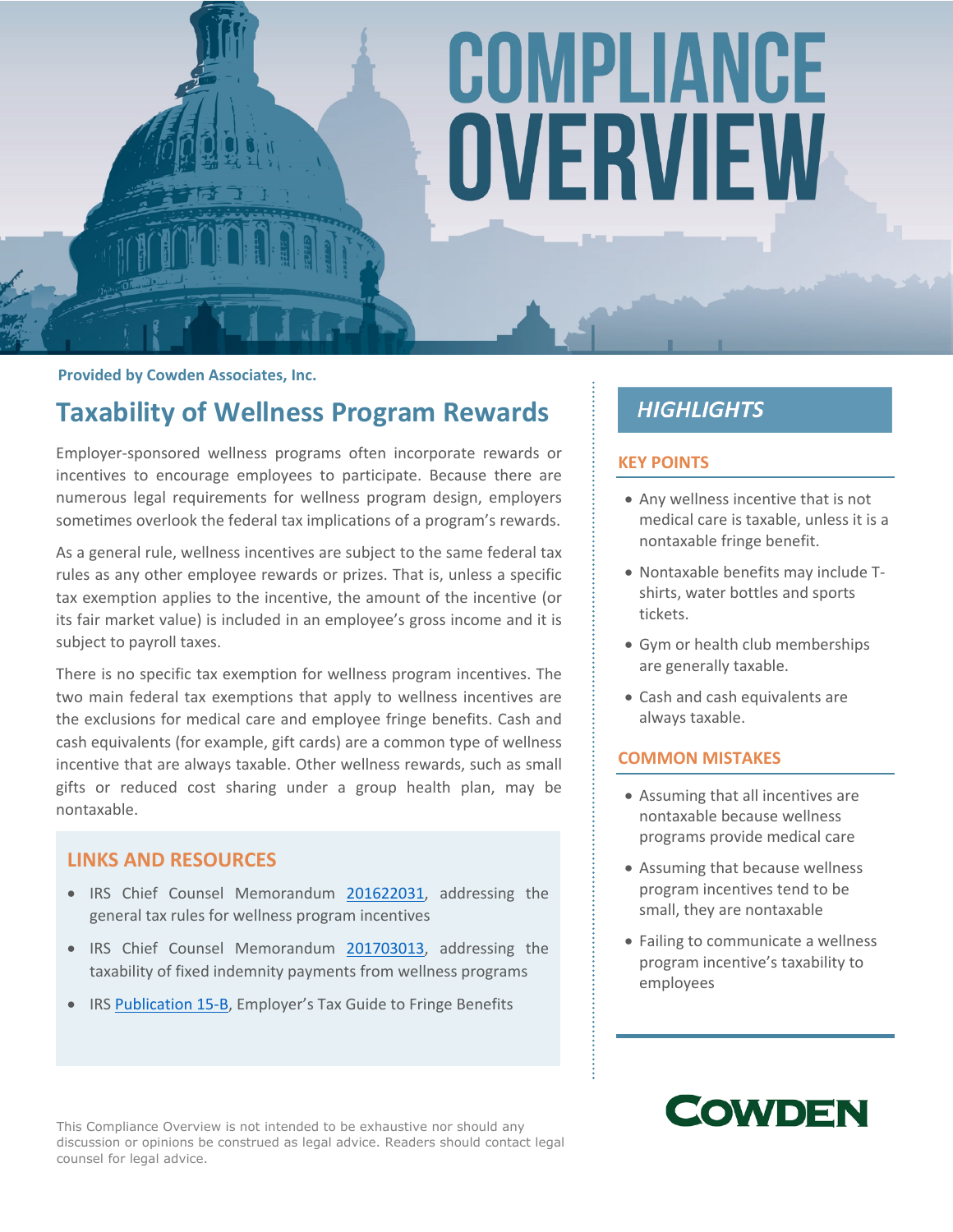#### **WELLNESS PROGRAMS**

#### *Summary of Tax Rules*

Workplace wellness programs often incorporate incentives or rewards to promote healthy lifestyle choices and to avoid, or even treat, chronic health conditions.

The Internal Revenue Code (Code) provides that, unless a specific exemption applies, all employee compensation (including fees, commissions, fringe benefits and similar items) is taxable. When compensation is taxable, it must be included in gross income on the employee's Form W-2 and it is subject to federal income tax withholding. It is also generally subject to federal employment tax withholding (FICA and FUTA).

*Wellness incentives are subject to the same tax rules as any other employee rewards or prizes.*

Federal tax law does not include a specific exemption for wellness program incentives. While coverage by an employer-provided wellness program that provides medical care is generally excluded from an employee's gross income, wellness incentives are subject to the same tax rules as any other employee rewards or prizes. That is, unless a specific tax exemption applies to the incentive, the amount of the incentive (or its fair market value) is included an employee's gross income and it is subject to payroll taxes.

The two main tax exemptions that apply to wellness incentives are the exclusions for **medical care** under Code Sections 105 and 106 and employee **fringe benefits** under Code Section 132.

## **KEY POINT**

Any reward, incentive or other benefit provided by a wellness program that is not medical care is included in an employee's income, unless it is excludible as an employee fringe benefit under Code Section 132.

#### *Tax Rules for Common Incentives*

The following tax rules apply to common wellness program incentives:

| <b>Cash and cash equivalents</b>         | Cash and cash equivalents (for example, a \$100 gift card for taking a<br>health risk assessment) are always taxable. The cash amount (or gift<br>card value) must be included in the employee's income and is<br>subject to payroll taxes. |
|------------------------------------------|---------------------------------------------------------------------------------------------------------------------------------------------------------------------------------------------------------------------------------------------|
| <b>Gym or health club</b><br>memberships | An IRS memorandum indicates that an employer's payment of gym<br>or health club membership fees is taxable, unless the membership<br>qualifies as medical care. Gym or health club memberships typically                                    |

This Compliance Overview is not intended to be exhaustive nor should any discussion or opinions be construed as legal advice. Readers should contact legal counsel for legal advice.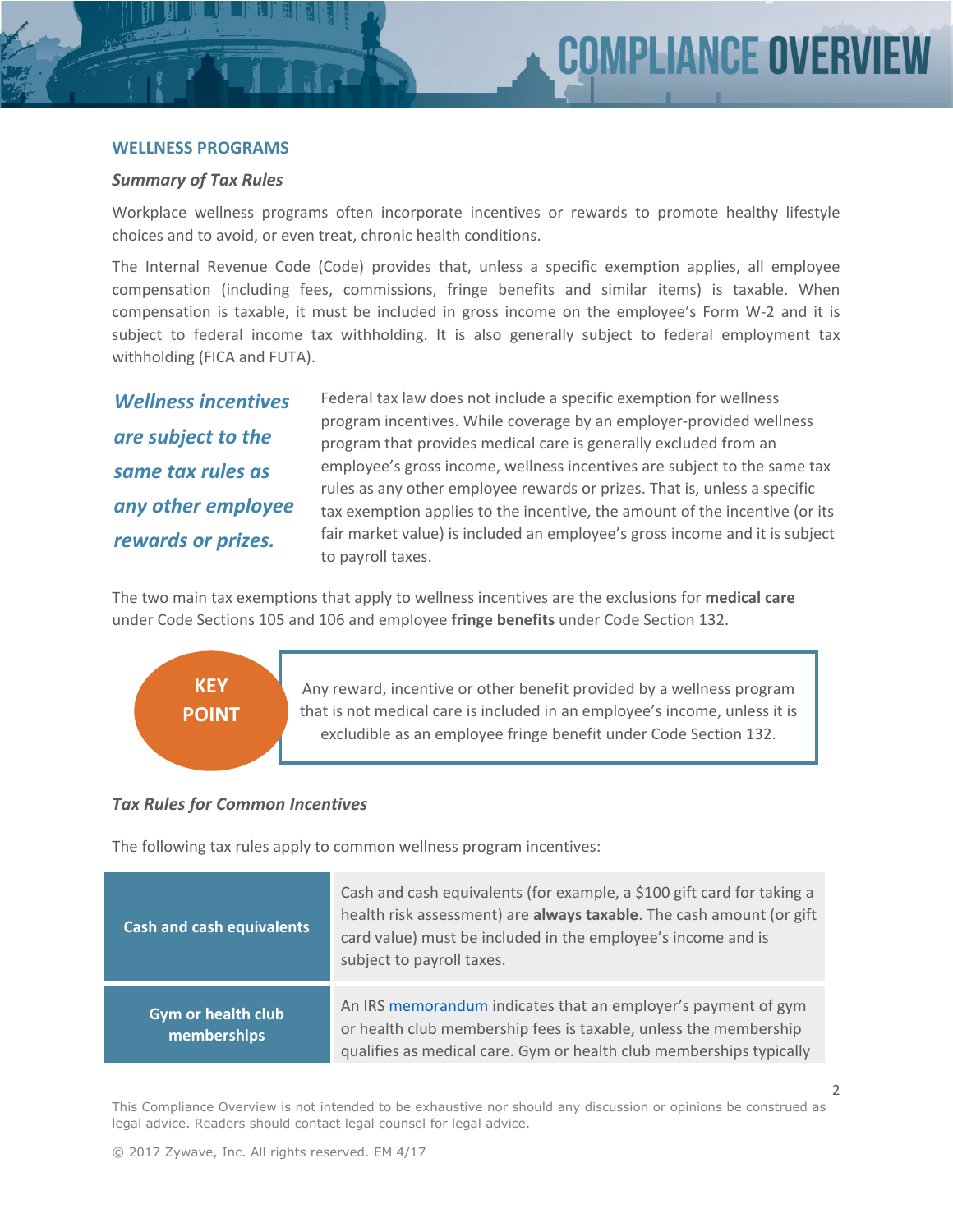**MPLIANCE OVER** 

|                                                                                                                        | do not qualify as medical care, unless they are prescribed by a<br>doctor to treat a specific illness.                                                                                                                                                                                                                                                                                                               |
|------------------------------------------------------------------------------------------------------------------------|----------------------------------------------------------------------------------------------------------------------------------------------------------------------------------------------------------------------------------------------------------------------------------------------------------------------------------------------------------------------------------------------------------------------|
| <b>Healthy snacks, water bottles</b><br>and T-shirts                                                                   | An employer may be able to exclude these items from employees'<br>income as a nontaxable de minimis fringe benefit, depending on the<br>value of the benefit and its frequency.                                                                                                                                                                                                                                      |
| <b>Health seminars or classes</b>                                                                                      | An employer may be able to exclude these items from employees'<br>income as a nontaxable de minimis fringe benefit, depending on the<br>value of the benefit and its frequency.                                                                                                                                                                                                                                      |
| Use of on-site athletic facility                                                                                       | An employee's use of a gym or other athletic facility on the<br>employer's premise is a nontaxable fringe benefit if substantially all<br>the facility's use during the calendar year is by employees, their<br>spouses and their dependent children, and the facility is operated by<br>the employer on premises owned or leased by the employer.                                                                   |
| <b>Employee discounts</b>                                                                                              | An employee discount on property or services that the employer<br>offers for sale to customers may be nontaxable if it meets the<br>requirements for a qualified employee discount.                                                                                                                                                                                                                                  |
| <b>Paid time off</b>                                                                                                   | Any wages paid for the additional time off are taxable (that is,<br>included in the employee's gross income and subject to payroll<br>taxes).                                                                                                                                                                                                                                                                        |
| <b>Reduction of cost sharing</b><br>under a group health plan<br>(for example, premiums,<br>deductibles or copayments) | Reductions or waivers of employee cost sharing under a health plan<br>are nontaxable medical care expenses.                                                                                                                                                                                                                                                                                                          |
| <b>Employer contributions to a</b><br>health FSA, HRA or HSA                                                           | An employer's contributions to a health flexible spending account<br>(FSA), health reimbursement arrangement (HRA) or health savings<br>account (HSA) are nontaxable medical care expenses. However,<br>each of these medical accounts is subject to nondiscrimination rules<br>Code. If employer contributions<br>fail<br>under<br>the<br>these<br>nondiscrimination tests, there will be adverse tax consequences. |

In addition, one type of wellness program design that has been the subject of IRS scrutiny requires employees to make pre-tax premium payments to participate in the program. The wellness plan then pays a **cash benefit** per wellness activity (for example, \$100 for completing a health risk assessment) or per pay period for participating in the wellness program. According to an IRS [memorandum,](https://www.irs.gov/pub/irs-wd/201703013.pdf) these fixed

This Compliance Overview is not intended to be exhaustive nor should any discussion or opinions be construed as legal advice. Readers should contact legal counsel for legal advice.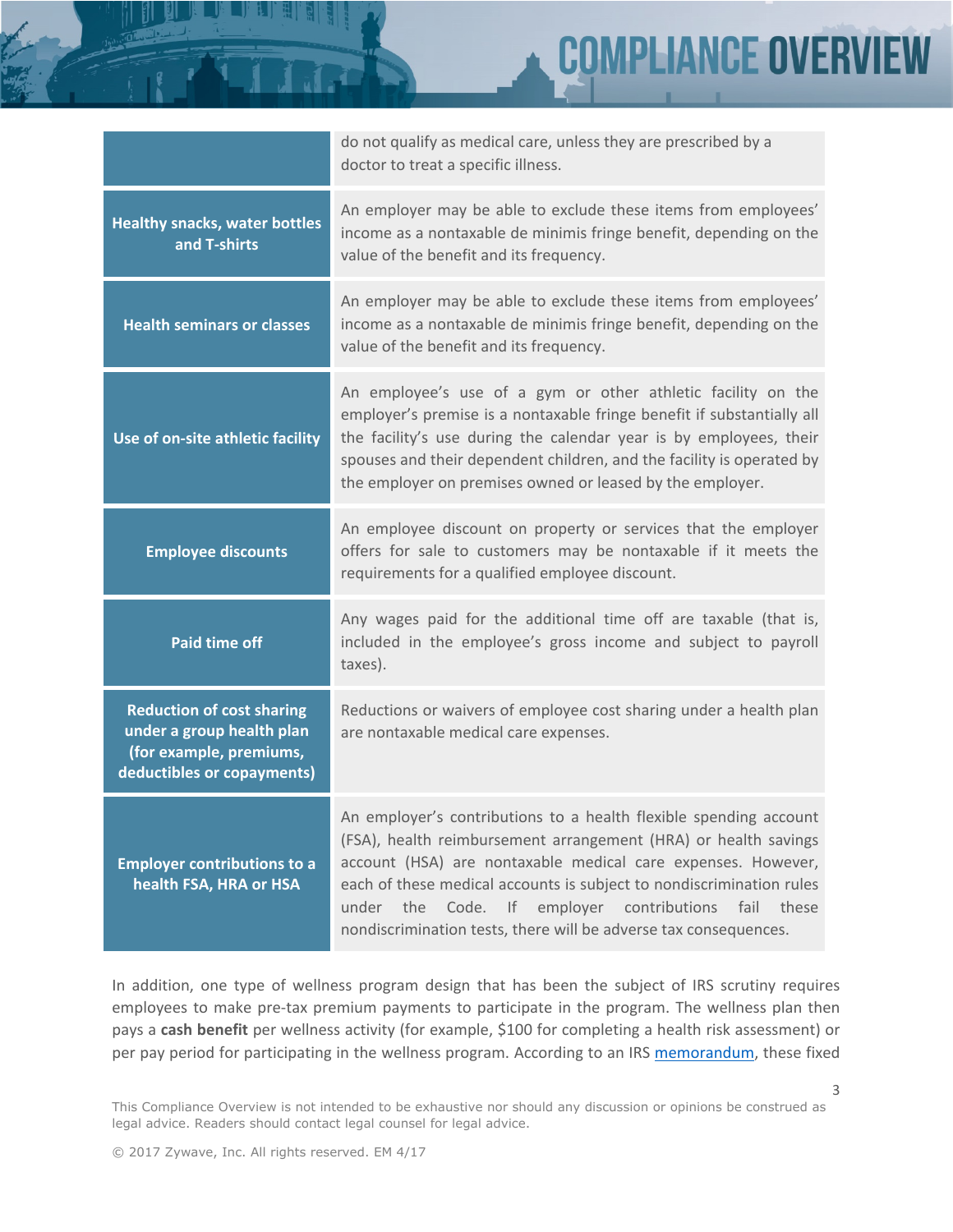indemnity wellness plan benefits are **taxable** and should be included in employees' gross income and wages, regardless of the amount of any medical expenses incurred by the employee upon which the payment is conditioned.

**COMPLIANCE OVERV** 

**Common tax mistakes** that employers make when it comes to their wellness program incentives include:

- Incorrectly assuming that because coverage under a wellness program is nontaxable to employees, any incentives that employees receive under the program are also nontaxable;
	- Incorrectly assuming that because wellness program incentives tend to be nominal, they are nontaxable; and
	- Failing to communicate the incentive's taxability to employees, which may disappoint employees who were not expecting to pay taxes on the incentive.

#### **SPECIFIC TAX EXCLUSIONS**

#### *Medical Care*

Amounts paid by employers or received by employees for medical care are nontaxable under Code Sections 105 and 106. "Medical care" for federal tax purposes is defined in Code Section 213(d). This definition includes amounts paid "for the diagnosis, cure, mitigation, treatment, or prevention of disease, or for the purpose of affecting any structure or function of the body." Expenses that are merely beneficial to an individual's general health and well-being are generally not medical care expenses.

Coverage under an employer-provided wellness program that provides medical care is generally nontaxable, and any medical care that is provided by the program (for example, high blood pressure screenings and vaccinations) is also nontaxable. Similarly, wellness program rewards that take the form of reductions in employee cost sharing (for example, premiums or deductibles) for health plan coverage or additional employer contributions to a health FSA, HRA or HSA are generally nontaxable. Before implementing this type of wellness plan design, however, employers should confirm that these reductions in cost sharing or additional health FSA, HRA or HSA contributions will not raise problems with nondiscrimination testing.

#### *Fringe Benefits*

Code Section 132 excludes certain types of additional employee compensation—called nontaxable "fringe benefits"—from income. Fringe benefits that are nontaxable are not included in employees' gross income and are not subject to income and employment tax withholding.

This Compliance Overview is not intended to be exhaustive nor should any discussion or opinions be construed as legal advice. Readers should contact legal counsel for legal advice.